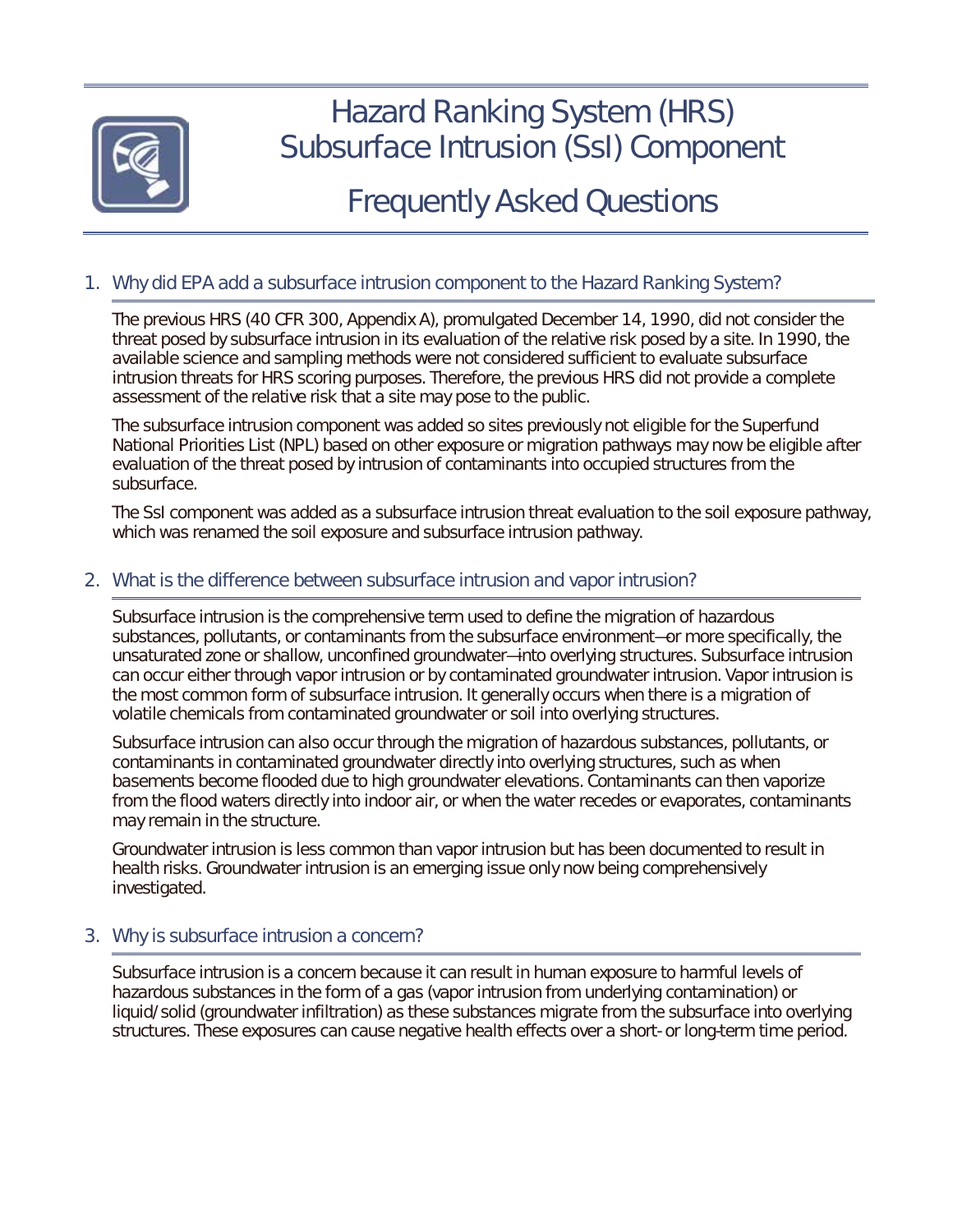# 4. What types of substances are of concern at a subsurface intrusion site?

 Typically, volatile organic compounds (VOCs) or semi-volatile organic compounds (SVOCs) are likely to be the most common substances of concern at SsI sites due to their ability to form vapors that can migrate from contaminated groundwater and soils into overlying structures.

 In the instance of contaminated groundwater infiltrating into a structure, the contaminants could also consist of metals (e.g., hexavalent chromium, mercury) and radionuclides that may be left behind as the groundwater recedes.

# 5. Why can't EPA address subsurface intrusion using removal authority (e.g., by installing a vapor mitigation system)?

 contamination threats would not fully address the scope of the environmental problems that often Using the Superfund removal program exclusively to address sites with subsurface intrusion accompany subsurface intrusion.

 EPA presently uses the removal program authorized under the Comprehensive Environmental Response, Compensation, and Liability Act (CERCLA) to address the imminent public health threat associated with subsurface intrusion mainly by interrupting the migration of contaminant vapors, such as by installing vapor mitigation systems in the most contaminated structures. However, because there may be limitations on the extent and cost of an individual removal action, EPA is often not able to address the source of the subsurface contamination, which usually involves extensive areas of contaminated subsurface soil or groundwater.

Without addressing the source of contamination, a vapor mitigation system would typically serve as a temporary solution for most sites, not a permanent remedy.

# 6. How does the 2017 Subsurface Intrusion addition to the HRS relate to EPA's 2015 OSWER Vapor Intrusion Guide?

 *from Subsurface Vapor Sources to Indoor Air* (Vapor Intrusion Guide) and the 2017 HRS SsI addition have different purposes, statutory authority, scope and applicability. Both, however, are based on the The June 2015 OSWER *Technical Guide for Assessing and Mitigating the Vapor Intrusion Pathway*  same scientific understanding of subsurface migration of volatile contaminants.

 The Vapor Intrusion Guide advises the investigation and assessment of the vapor intrusion threat to structures from all sources, particularly actions taken under CERCLA and the Resource Conservation and Recovery Act (RCRA).

 (NCP), under CERCLA, to support placement of sites on the NPL based on a subsurface intrusion The HRS SsI addition amended the National Oil and Hazardous Substances Pollution Contingency Plan threat. The HRS SsI addition uses data collected from vapor intrusion investigations to rank the relative threat posed by sites.

#### 7. Are all sites that score 28.50 or greater added to the NPL?

 No. A site may be included on the NPL if it scores sufficiently high on the HRS, which EPA published as Appendix A of the NCP.

Appendix A of the NCP.<br>The HRS is a mathematical formula that serves as a screening device to evaluate a site's relative threat to human health or the environment. As a matter of EPA policy, those sites that score 28.50 or greater on the HRS are eligible for inclusion on the NPL. This scoring process is the most common way a site becomes eligible for the NPL, but that is not the only consideration.

a site becomes eligible for the NPL, but that is not the only consideration.<br>EPA evaluates a number of options before determining the most effective approach for site cleanup. Alternatives to NPL listing may include: Superfund Alternative Approach, state cleanup, cleanup by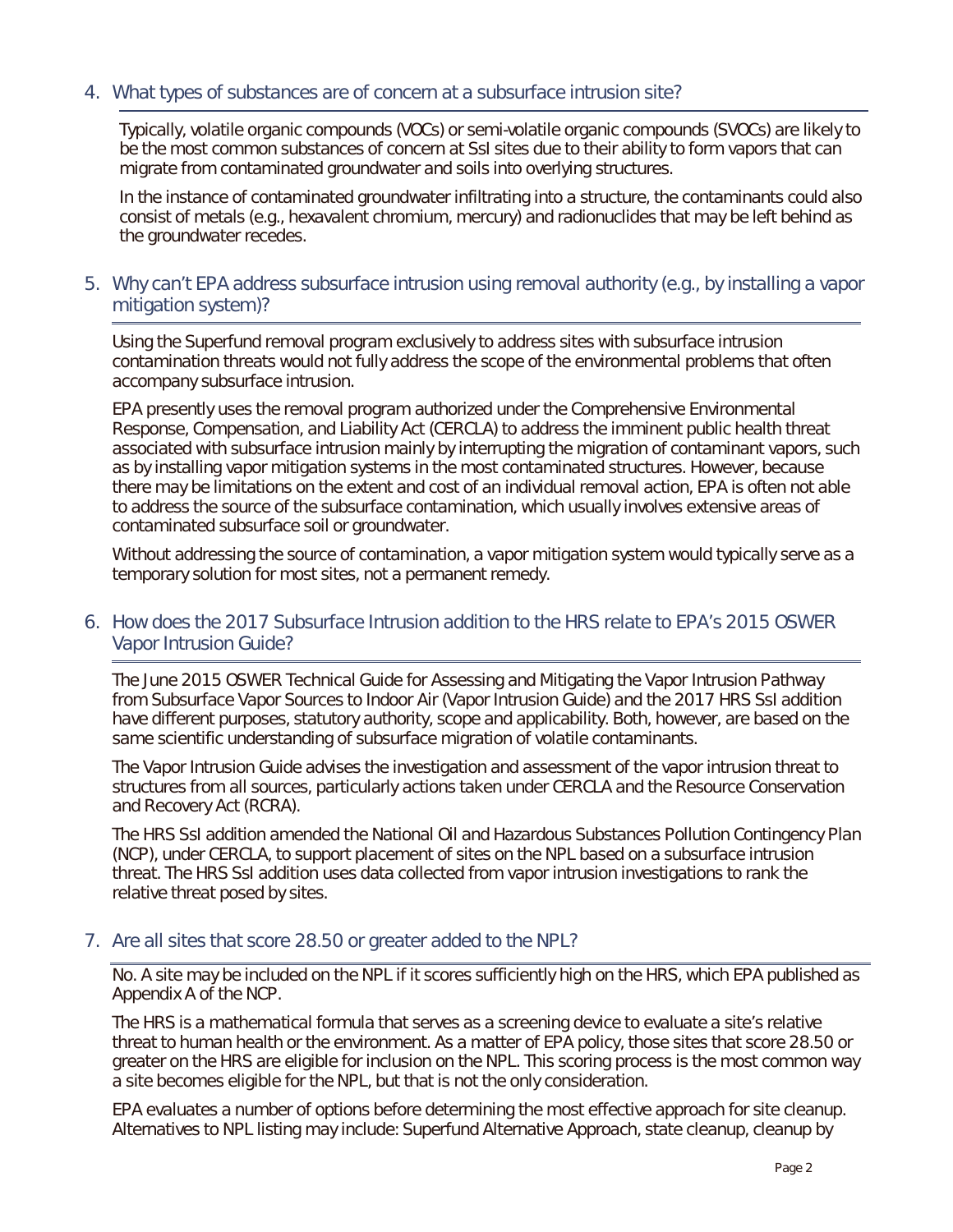other federal agencies, EPA removal, or deferral to the RCRA program and various enforcement mechanisms.

#### 8. Does NPL listing mean that cleanup is required?

 Not necessarily. Placement on the NPL is not an assumption of a need for remedial action at a site; it indicates that further investigation of the site is warranted.

 As noted in the original HRS, adopted by EPA in 1982, "the HRS is a means for applying uniform technical judgment regarding the potential hazards presented by a facility relative to other facilities. It does not address the feasibility, desirability, or degree of cleanup required."

Further, a site's listing neither imposes a financial obligation on EPA nor assigns liability to any party.

#### 9. With the Subsurface Intrusion addition to the HRS, does EPA plan to re-score sites that previously had not met the 28.50 cutoff score?

 sites for which new information becomes available or additional sampling has been performed due to EPA does not plan to systematically re-evaluate sites that had previously not met the HRS 28.50 cutoff. EPA will continue to follow its policy regarding legacy sites of typically re-scoring only those evidence of changing site circumstances (e.g., a municipal well downstream of a groundwater plume becomes contaminated). However, it is not EPA policy to routinely re-score sites below the HRS cutoff score.

# 10.How has EPA incorporated the HRS SsI component into its site assessment program?

 The addition of the SsI component to the HRS has provided EPA with an additional mechanism to address sites that pose the greatest risk, but has not changed how EPA evaluates and prioritizes sites for the NPL. EPA will continue to review sites as part of the Superfund remedial site assessment program to determine whether sites are eligible for further remedial evaluation under CERCLA authorities and to prioritize sites posing the highest risk.

#### 11. What are the main indicators that a site may be evaluated using the SsI component?

 Typically, indications that a site may be evaluated using the SsI component are that contamination by VOCs or SVOCs has been identified in the subsurface beneath regularly occupied structures in soil, soil gas, or groundwater and is suspected of, or has intruded, into overlying regularly occupied structures.

# 12. What does it take for an SsI site to score 28.50?

 The SsI component is structured in the same manner as other HRS pathways, which means that the same general level of relative risk is required to qualify for the NPL as other pathways. Furthermore, a similar number of target receptors is required to achieve a site score sufficient for placement on the placement on the NPL. Additionally, sites where target receptors have actually been exposed to NPL as the other pathways. For example, a site with approximately 23 people actually exposed to contamination with concentrations exceeding a health-based benchmark would likely be eligible for contamination, rather than potentially exposed, generally will lead to higher HRS scores.